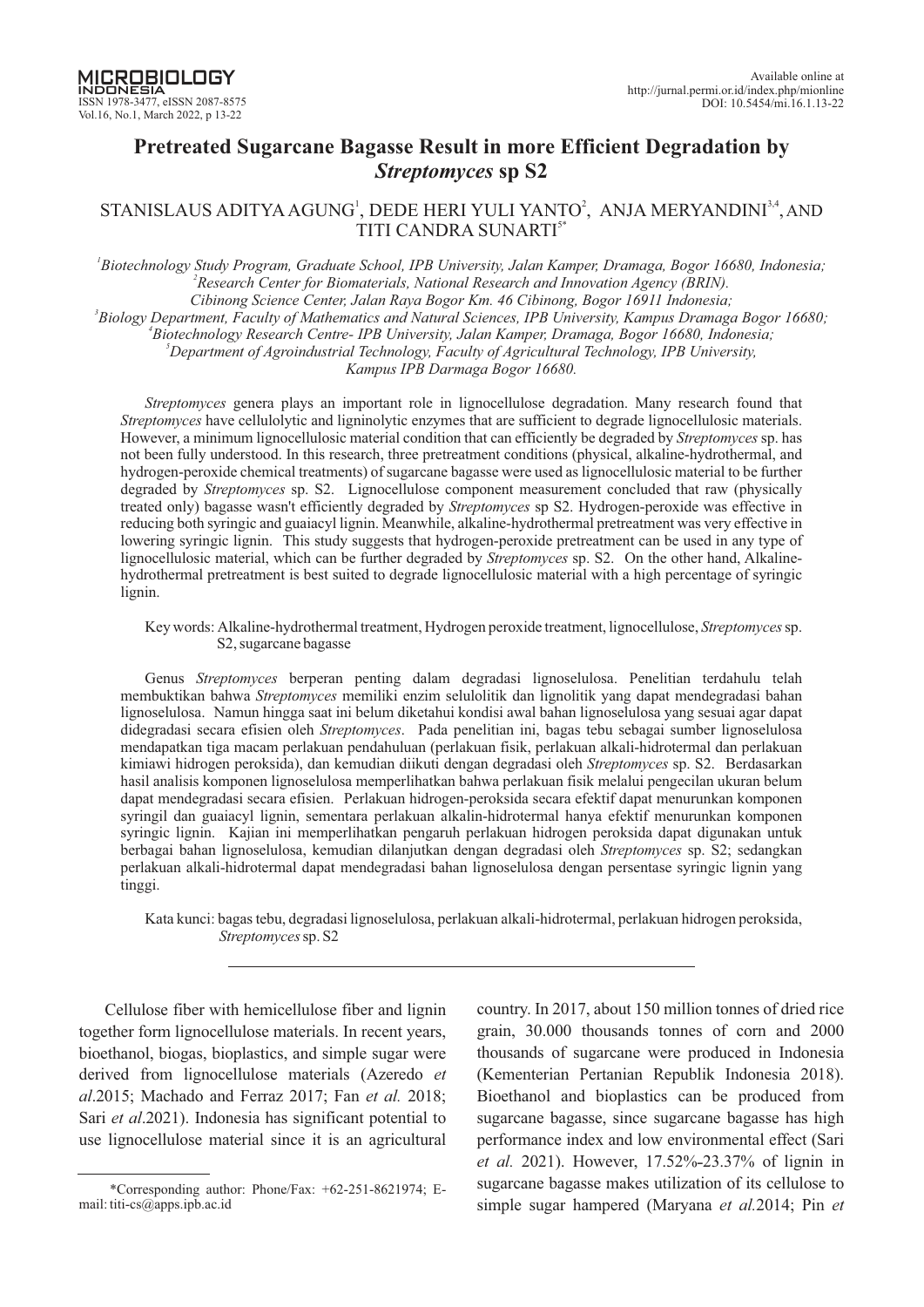*al.*2019). High crystallinity and high polymeryzation degree of sugarcane bagasse cellulose also builds sugarcane bagasse strength as lignocellulosic material. Thus, the accessible cellulose area becomes small (Lee *et al.* 2014).

Pretreatment and/or bleaching can be used to reduce lignin content. The bleaching process has been used in the paper industry, reduce lignin content and brighten lignocellulose color. Usually the bleaching process use chemicals such as  $H<sub>2</sub>O<sub>2</sub>$ , NaClO<sub>2</sub>, or ClO<sub>2</sub>, which can contain chlorine or not. Pretreatment focuses are to reducing lignin content and reducing the size of lignocellulose particles. Some pretreatments types are physical (extrusion, ultrasonic radiation, milling), physicochemical (supercritical  $CO<sub>2</sub>$  ammonia fiber explosion). Chemical pretreatment utilizes alkaline or acid solution in high concentration or dilute, ionic liquid, deep-eutectic-solvent (DES) or organosolv. Biological pretreatment uses whole organisms (bacteria or fungi) or their enzymes to degrade lignin (Baruah *et al.* 2018; Septevani *et al.* 2018; Singh *et al.* 2019).

*Streptomyces* sp. is Gram-positive bacteria that live in soil and extreme environments such as volcanoes, deep sea and extremely cold places like theArctic. Most *Streptomyces* sp. produce secondary metabolites, such as anti-cancer and antibacterial, also can degrade substrate in dead plants (Chater 2016; Sivalingam *et al.2019*). Streptomyces, alongside Xanthomonas, *Pseudomonas* and *Flavobacteria*, are major lignocellulose degraders on the first three days of degradation (Ma et al. 2020). Streptomyces ability to degrade plant biomass is influenced by the high number of binding sites called CebR. Enzymes associated with plant biomass deconstruction such as endoglucanase, glycoside hydrolase, β-glucosidase, cellobiohydrolase, xylanase, mannanase, chitinase and LPMO (lytic polysaccharide monooxygenase) is determined by the amount of the CebR sites (Book et al. 2016). Ligninolytic enzymes such as lignin-peroxidase (LiP), low laccase (Lac), dye decoloring enzyme (DyP), and aryl alcohol oxidase (AAO) activities can be found in ligninolytic *Streptomyces*, but without manganeseperoxidase (MnP) enzyme activities (Riyadi *et al.* 2020).

*Streptomyces* sp. is potentially used to degrade lignocellulose material, since it has cellulolytic and ligninolytic enzyme activities. However, *Streptomyces* sp degradation ability on different lignocellulose conditions hasn't been fully understood. Biological degradation was done using *Streptomyces* sp S2 that isolated from oil palm plantation in Jambi, Indonesia.

*Streptomyces* sp S2 degradation ability had been tested on three sugarcane conditions (control (milled only), alkaline-hydrothermal, hydrogen-peroxide). Alkalinehydrothermal and hydrogen-peroxide pretreatment are widely used to reduce lignin content. Both pretreatment can make bagasse easier to degrade by *Streptomyces* sp S2, compared to milled treated-only bagasse as control. Each sugarcane bagasse condition was evaluated its crude fiber content, lignocellulose component, crystallinity using X-ray diffraction before and after degraded by *Streptomyces* sp S2. The bagasse chemical contents were analyzed using Fourier Transform Infrared, and lastly its 3D structure was scanned using Scanning Electron Microscope (SEM). Amount of reducing sugar, total sugar and polymerization degree were also measured before and after enzymatic degradation using Streptomyces sp S2.

#### **MATERIALS AND METHODS**

**Sugarcane Bagasse Preparation.** Total of 40 kg wet weight of sugarcane bagasse from sugarcane juice seller in Bogor, was cut, washed until clean, then sundried for 3 days, or accelerated using oven until its water content was lower than 9%. All dried bagasse was then size reduced using Wiley Mill, filtered through 40 mesh sieve. Bagasse that had passed through the sieve was used for further treatment.

**Alkaline-Hydrothermal Pretreatment.** Each 100 g prepared bagasse was put into 2L Erlenmeyer and treated with 1.5 L1M NaOH (solid to liquid ratio 1:1.5) . Erlenmeyer was closed using rubber bands and plastic, before being heated in an autoclave at  $121^{\circ}$ C for 30 minutes (Lemoes et al. 2018 modified temperature used). The alkaline-autoclaved pretreated bagasse was washed using aquadest until the neutralized pH solution was same or near as the aquadest used (pH 5.5). Washed sugarcane bagasse was filtered using filter paper and then dried using  $60 - 80^{\circ}$ C oven.

**Hydrogen Peroxide Pretreatment.** Every 100 g sieved bagasse (using 40 mesh sieve) was treated with  $1\%$  (w/v) trisodium citrate dihydrate,  $6\%$  (w/v) H<sub>2</sub>O<sub>2</sub>,  $1\%$  NaOH (w/v) and 92% (w/v) aquadest with total solution of 1L in 2L Erlenmeyer. Erlenmeyer was closed using holed-plastics for gas release that formed during the pretreatment and tightened using rubber bands. Peroxide treatment was done in a waterbath at 60°C for 90 minutes (Yan et al. 2019). Peroxide pretreated bagasse was further washed using aquadest until the solution pH was near or same as the aquadest used (pH 5.5). Bagasse that had been washed then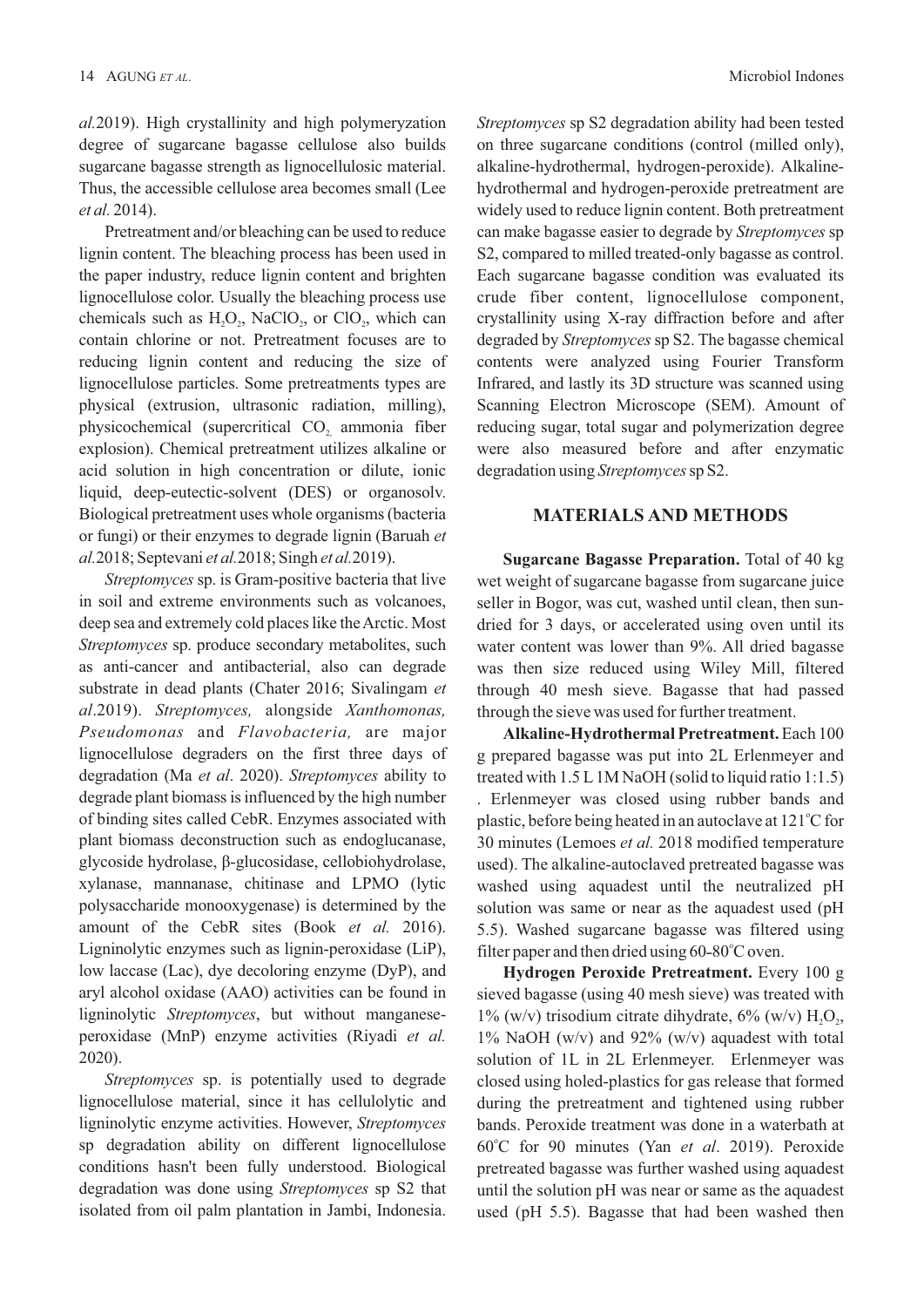# filtered before dried on a  $60-80^{\circ}$ C oven.

# Application using Streptomyces sp. S2

**Culture Preparation.** *Streptomyces*sp S2 strain is indigenous to Indonesia and found to have Lytic Polyssacharide Monooxygenase (LPMO) activities that help to open cellulose bonds (Utarti et al. 2020). *Streptomyces* sp.S2 was inoculated into ISP 4 agar medium, incubated for 5 days in room temperature.

**Degradation using Streptomyces sp. S2.** Prepared culture of *Streptomyces* sp. S2 then moved using a 10 mm diameter corkborer into 200 ml ISP 4 liquid medium (pH=6.0) then incubated for 14 days in 100 rpm and  $27^{\circ}$ C shaker. After the incubation, the liquid medium containing *Streptomyces* sp. S2 was poured into 500 ml Erlenmeyer containing 15 g of previously sterilized (autoclaved  $125^{\circ}$ C, 40 minutes) sugarcane bagasse from previous pretreatment (control, alkalinehydrothermal treated, peroxide treated). Degradation of treated bagasse using Streptomyces was taken 4 days. On the  $4<sup>th</sup>$  days of bagasse degradation, bagasse was filtered through filter paper before being put into the freezer, to stop enzymatic degradation. Each pretreatment (control, alkaline-hydrothermal, hydrogen-peroxide) was treated duplo for *Streptomyces*sp. S2 pretreatment.

**Enzymatic Degradation using Streptomyces sp S2 Crude Enzyme.** One 10 mm corkborer of prepared *Streptomyces*sp. S2 was moved into 30 ml ISP-4 liquid medium, for enzyme production. Optimum amount of *Streptomyces* sp. S2 crude enzyme was added to control, alkaline pretreated and peroxide pretreated bagasse in different ratios (1:2; 1:3; 1:4). Enzymatic degradation was done at 120 rpm and  $27^{\circ}$ C shaker, incubated for four days. Measurement of total sugar, reducing sugar and observation of fiber was done after four days of incubation. Measurement of total sugar after enzyme incubation was done using Miller (1959) DNS method, meanwhile, total sugar was done using Dubois et al. (1956) phenolic sulfate method. Observation of bagasse fiber was done by observing fiber under the microscope. Degree of polymerization was based on total sugar divided by reducing sugar.

## **Fiber Characterization**

**Crude Fiber Measurement.** Crude fiber was measured using AOAC method (1998). Crude fiber content calculated based on the formula:

Crude fiber: 
$$
\frac{lignocellulose weight}{sample weight} x 100\%
$$
 (1)

**Neutral Detergent Fiber.** Both Neutral Detergent Fiber and Acid Detergent Fiber were measured using

AOAC (1998) method. Each 1 gram sample (a) and 100 ml neutral detergent solution was added into a 600 ml beaker. The sample and solution were heated until they boiled. After 60 minutes of boiling time, the sample was extracted and filtered through a fritted disc (b). Residues were washed using acetone and water, then further dried using an oven at  $105^{\circ}$ C until stable weight (c), then calculated using the formula:

$$
NDF(\%) = \frac{c-b}{a} \times 100\%
$$
 (2)

**Acid Detergent Fiber and Hemicellulose.** Each gram of sample (a2) and 100 ml acid detergent solution was added into a 600 ml beaker, then heated until boiled. The sample was then extracted after 60 minutes of boiling time, filtered through a fritted disc (b2). Residues were washed using water and acetone, then further dried using  $105^{\circ}$ C oven until stable weight (c2). Each acid detergent fiber and hemicellulose calculated using the formula:

$$
ADF(\%) = \frac{c2-b2}{a2} \times 100\%
$$
 (3)

$$
Hemicellulose(\%) = NDF(\%) - ADF(\%) \tag{4}
$$

**Cellulose Content Measurement.** Sample from acid detergent fiber measurement (c2) was soaked in  $72\%$  H<sub>2</sub>SO<sub>4</sub> for 3 hours. Residues that had been formed then was washed using hot water and acetone. Remaining sample was dried using a  $105^{\circ}$ C oven until the stable weight was achieved (d). Cellulose content was calculated using the formula:

$$
Cellulose(%) = \frac{c2-b}{a2} \times 100\%
$$
\n(5)

**Lignin Content.** Sample from cellulose content measurement (d) was dried in a furnace at  $600^{\circ}$ C, until the stable weight was achieved (e). Lignin content was calculated using the formula:

$$
Lignin(\%) = \frac{d-e}{a^2} \times 100\%
$$
 (6)

**Crystallinity Index Assay.** Crystallinity index assay was done using XRD Shimadzu Maxima 7000 (Japan) in the Research Center of Biomaterials, National Research and Innovation Agency (BRIN), Cibinong, West Java, Indonesia. The sample was analyzed between  $10^{\circ}$  to  $80^{\circ}$  on continous scanning at  $2^{\circ}$ speed per minute, with Cu radiation (1. 506 Å). Background noise was separated from the selected XRD pattern, and then the X-ray pattern was corrected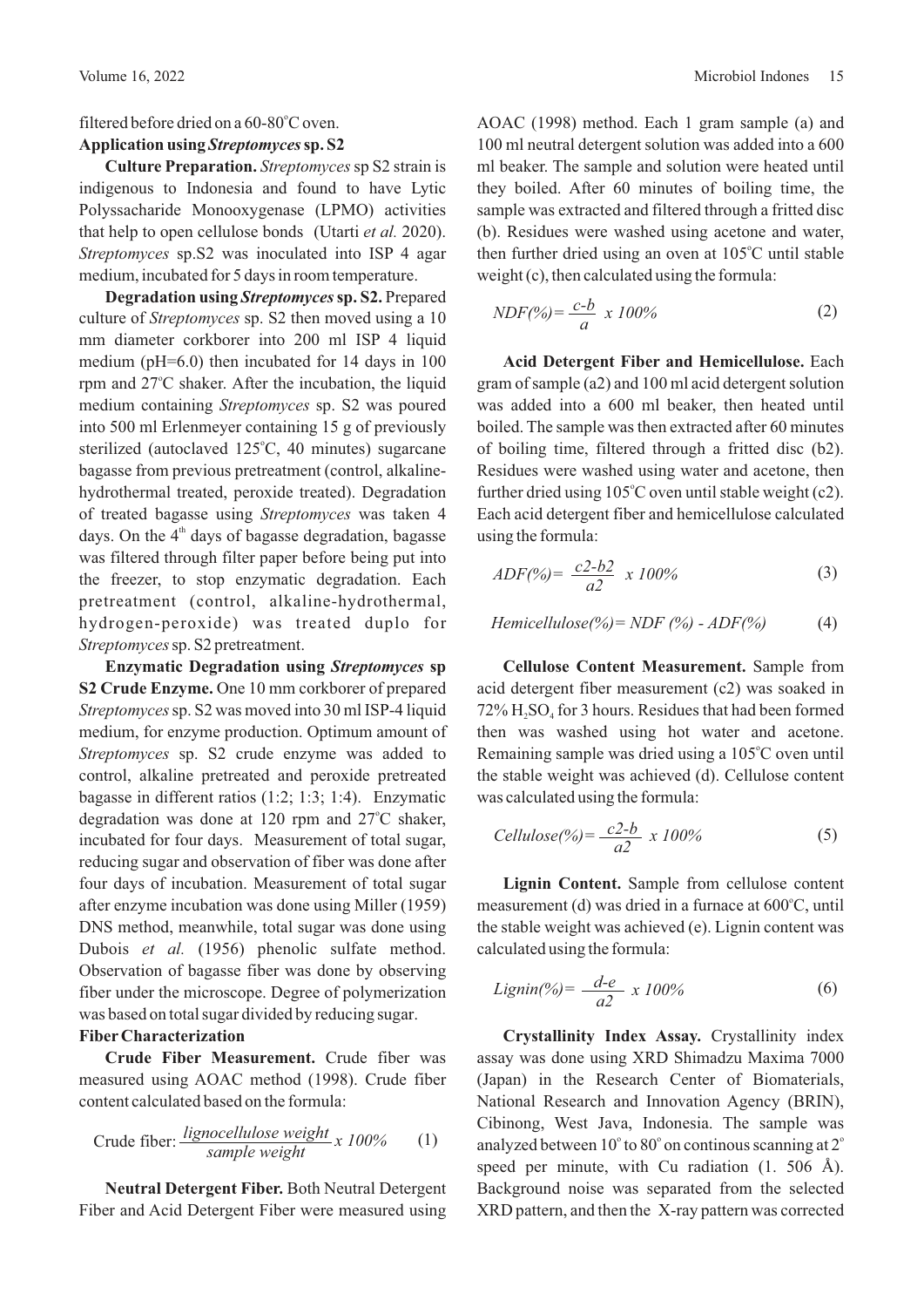and normalized using a computer. Crystallinity index was calculated using the formula:  $(I_{cr}/(I_{cr}+I_s)) \times 100\%,$ (7) where  $I<sub>x</sub>$  is crystalline area meanwhile  $I<sub>y</sub>$  is amorph area.

**Functional Group Analysis.** Fourier-transform analysis was done using Spectrum Two, Perkin Elmer (USA) on absorbance between  $400-4000$  cm<sup>-1</sup> and spectrum area between  $4 \text{ cm}^{-1}$  and  $16 \text{ scans}$ . Wave intensity was based on the percent of transmittance, which was calculated and observed later.

**Morphological Characteristic.** Each pretreatment sample was weighed around one gram (without repetition) and dehydrated using gradual ethanol (ethanol concentration: 50%, 70%, 80%, 90% and last 100%) before being coated with gold. Each gold-coated bagasse sample was observed on 200, 500 and 1000 times magnification using electron microscope SEM JEOL JSM-IT200 (Japan) at 3 kilo-Volt.

**Analytical Statistics.** Crude fiber and lignocellulose were duplo repeated, data were expressed as mean  $\pm$  standard deviation. Data were further processed using ANOVA (analysis of variance) along with a t-test assuming equal variances with  $\alpha=0.05$  and  $\alpha=0.01$ , respectively. The amount of reducing sugar, total sugar and polymerization degree was duplo repeated, expressed as mean  $\pm$  standard deviation and processed usingANOVA.

#### **RESULTS**

**Lignocellulosic Component of Sugarcane Bagasse.** Around 31.90% total dry weight of raw bagasse was crude fiber. Crude fiber of control bagasse was ineffectively degraded by *Streptomyces* sp S2, concluded from not statistically significant crude fiber between control and control-Streptomyces. Crude fiber of alkaline and peroxide pretreated bagasse was increased by 19.96% and 10.95%, respectively. NaOH-*Streptomyces* bagasse crude fiber was increased by 5%, which was not statistically significant to alkalinehydrothermal pretreated bagasse. Streptomyces sp S2 can significantly decrease hydrogen-peroxide pretreated bagasse crude fiber by 4.6% (Table 1).

Raw sugarcane bagasse used in this research contains 46.65% cellulose, 31.83% and 9.90% lignin. Control bagasse cellulose content was increased by 2.51% after Streptomyces degradation; meanwhile, hemicellulose and lignin were slightly increased by 0.45% and 0.88%, respectively. Both alkalinehydrothermal and hydrogen peroxide pretreatment reduces hemicellulose to 12.46% and 21.38%, respectively. On the other hand, the cellulose content of alkaline-hydrothermal and hydrogen peroxide treated bagasse was increased by 31.56% and 4.99%, respectively. However, lignin content was increased significantly by 6.34% after peroxide pretreatment, while lignin content decreased by 4.08% after alkaline pretreatment.

*Streptomyces* degradation to alkaline pretreated bagasse reduces cellulose significantly by 4.86% from 78.21% to 73.35%. On the other hand, *Streptomyces* degradation only slightly increases both hemicellulose and lignin content of alkaline pretreated bagasse. Cellulose content was increased by 1.52% to 53.16% and hemicellulose content was increased significantly by 3.87% to 25.25%, when peroxide bagasse was further degraded using Streptomyces sp S2. *Streptomyces* degradation reduces the lignin of peroxide bagasse significantly by 6.48% to 9.76% compared to peroxide treatment only, meanwhile not significant compared to control bagasse (Table 1).

**Crystallinity index analysis.** Raw bagasse cellulose consists of 54% cellulose distributed unevenly ( amorph), while 45.34% was distributed in a well-ordered crystalline area. Alkaline-hydrothermal pretreatment caused a wider amorph area and loosened cellulose bonds, reducing crystallinity to 35.44%. Crystalline area after peroxide pretreatment was increased by 5%, which can also mean cellulose purity had increased.

*Streptomyces* sp S2 enzyme was more efficiently digest cellulose crystalline area in peroxide bagasse. This was indicated from higher crystalline area reduction (11% crystalline area reduction) in peroxide bagasse compared to only 9% crystalline area reduction in control bagasse, after both bagasse was degraded by Streptomyces . The crystallinity of alkaline pretreated bagasse remained stable after being degraded by *Streptomyces*, only slightly increased by  $1.51\%$  (Fig 1).

**Functional Group Analysis.** Compared to raw bagasse, both alkaline-hydrothermal and hydrogenperoxide pretreatment can weaken bonds between 3500-3000 cm<sup>-1</sup>. Streptomyces degradation increase peak number  $3300 \text{ cm}^{-1}$  of control and alkaline pretreated bagasse. On the other, *Streptomyces* decrease the intensity of peak number 3300 of peroxide pretreated bagasse. Band on  $1726 \text{ cm}^{-1}$  was found on raw bagasse; this bond was weakened after all treatment.

Raw bagasse has bonds between 1300-1200 cm<sup>-1</sup>,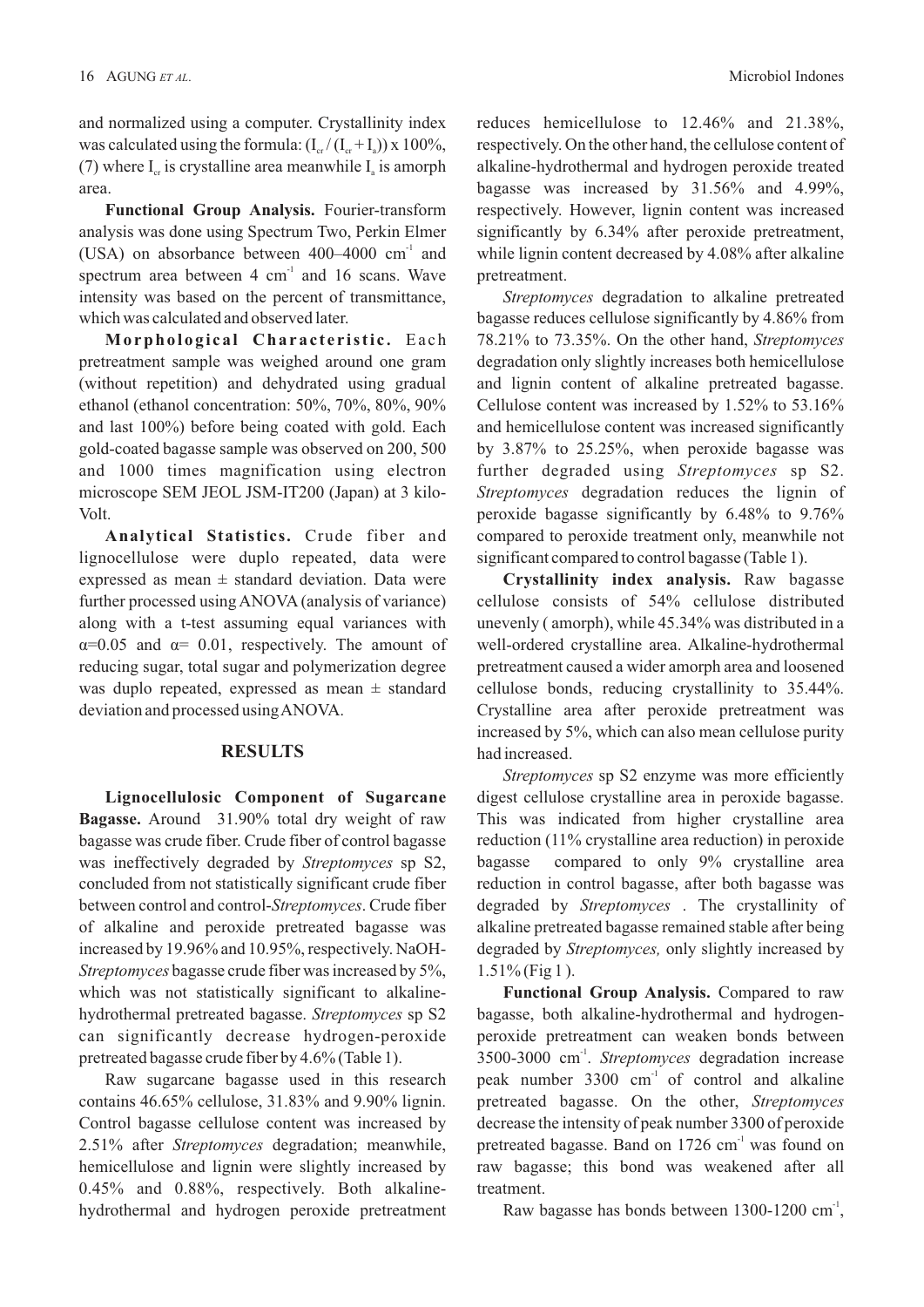with a higher 1300 bond than the  $1200 \text{ cm}^{-1}$ . The peak on 1300 cm-1 was reduced after the alkalinehydrothermal treatment, but the peak on 1200 cm<sup>-1</sup> wasn't. On the other hand, peroxide pretreatment had reduced both  $1300-1200$  cm<sup>-1</sup> bonds. Although the drop on  $1300 \text{ cm}^{-1}$  was not as high as after alkaline pretreatment. Streptomyces degradation of peroxide bagasse can further weaken  $1300 \text{ cm}^2$  and  $1200 \text{ cm}^2$ (Fig 2). Both alkaline and peroxide treatment weaken bands between  $1100-900$  cm<sup>-1</sup> compared to control and control- bagasse. *Streptomyces Streptomyces* degradation had increased the peak on  $1160 \text{ cm}^3$  of previously alkaline pretreated bagasse; meanwhile, the same peak number of peroxide pretreated bagasse was decreased. A slight decrease of peak number 832 cm<sup>-1</sup> was only found in peroxide-Streptomyces bagasse (Fig 2).

**Morphological Characteristic.** Raw sugarcane bagasse has been shown to have neatly and regularly bundled fiber, without difference in depth (Fig 3A). Alkaline-hydrothermal pretreatment creates multilayer folding (consists of several bundles of fiber) and big holes on the outer layer of bagasse (Fig 3B). Shallow holes were scattered around the outer layer of peroxide pretreated bagasse. Peroxide bagasse also has multilayer bundles with rough edges and differences in depth (Fig 3C). Control-*Streptomyces* bagasse shown to have some folding and deep holes from *Streptomyces* activities were scattered around its outer layer (red arrows, Fig 3D). Streptomyces degradation to alkaline pretreated bagasse seems to remove lignin from the outer layer, leaving a smooth layer of bagasse and deep holes scattered around its surface (red arrows, Fig 3E). Streptomyces degradation creates deep holes on peroxide pretreated bagasse (red arrows, Fig 3F); most of the bagasse outer layer was also completely removed, exposing another layer of cellulose and hemicellulose.

**Enzymatic Degradation using Streptomyces sp S2.** Control sugarcane bagasse had the highest drop in polymerization degree (from 37 to 11) alongside the highest drop in total sugar, resulting in the highest reducing sugar amount on the highest enzyme concentration ratio (1:4). The significant drop in polymerization degree and total sugar, with a significant increase in reducing sugar of control, only happened in 1:4 enzyme ratio. Meanwhile enzyme ratio 1:3 wasn't change anything of control bagasse compared to the lowest (1:2) enzyme ratio. Alkaline pretreatment bagasse had the lowest polymerization degree at the lowest enzyme ratio (24 at 1:2 ratio ), had

a significant drop (to 13) as enzyme concentration increased to 1:4. The significant drop in polymerization degree of alkaline bagasse only happened on the highest enzyme concentration (1:4) compared to the lowest enzyme concentration to previous alkaline bagasse and control (1:2). Meanwhile drop in polymerization degree of alkaline bagasse (1:4 enzyme ratio) wasn't significant compared to when using 1:3 enzyme ratio. The lowest polymerization degree and most significant drop were achieved in peroxide pretreatment bagasse (8) on 1:4 bagasse to enzyme concentration ratio, decreased by 22 points from 30 on 1:2 enzyme concentration and 3 points from 1:3 enzyme concentration (Table 2).

The Highest hydrolysis efficiency was achieved by peroxide pretreatment bagasse on 1:4 enzyme concentration (highest percentage of reducing sugar from its total sugar amount), compared to raw bagasse and alkaline pretreated bagasse. Alkaline pretreated bagasse had the lowest hydrolysis efficiency (lowest reducing sugar produced from its total sugar amount); the significant drop in total sugar of alkaline bagasse only resulted in a slight increase of its total sugar.

### **DISCUSSION**

Cellulose, hemicelulose, lignin and some amount of β-glucan, dextrin, pectin, mucilages, inulin, also oligosaccharides/ oligofructose are form crude fiber (Slavin et al. 2009). Alkaline pretreated bagasse increased cellulose content and reduced lignin was similar to Srivastava et al. (2017). Meanwhile, peroxide pretreated bagasse lignin content was increased, which was inconsistent compared to Yan *et al.* (2019) findings. Increased lignin content might be because sugarcane bagasse has high (around 130 kJ/mol) lignin enthalpy, which makes sugarcane has high lignin thermal stability. Higher thermal stability makes hydrogen-peroxide harder to extract bagasse lignin compared to other lignocellulose with lower thermal stability, within the same temperature (Chen *et al.* 2016; Watkins et al. 2015). Another possible explanation is lignin was moved to the surface of bagasse because of the acid nature of peroxide pretreatment. Lignin on the bagasse surface was easier to be accessed by bacteria, resulting in significant lignin content drop in peroxide bagasse when further treated using *Streptomyces* (Table 1). A wider specific surface area accessible to bacteria, caused by increased crystallinity, can be further digested by bacteria. These findings were consistent and similar to  $Xu$  *et al.* (2017)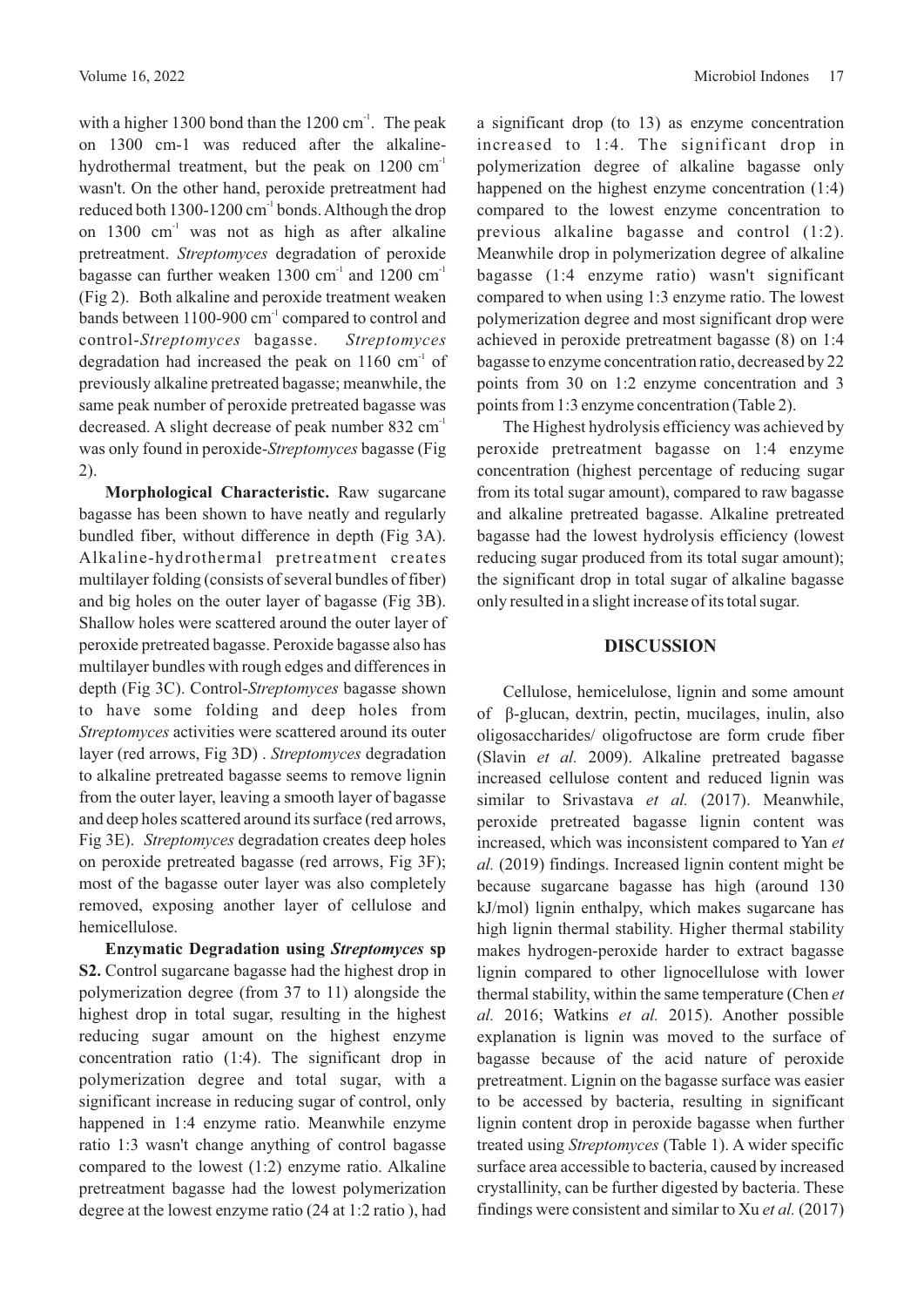| Treatment                      | Crude Fiber $(\% )$   | Hemicellulose                  | Cellulose                     | Lignin                          |
|--------------------------------|-----------------------|--------------------------------|-------------------------------|---------------------------------|
|                                |                       | $(\%)$                         | $(\%)$                        | $(\%)$                          |
| Control                        | $31.90 \pm 0.50$      | $31.83 \pm 0.74$               | $46.65 \pm 0.66$              | $9.90 \pm 0.55$                 |
| Alkaline-hydrotermal (NaOH)    | $51.86 \pm 1.09^b$    | $12.46 \pm 1.09^b$             | $78.21 \pm 0.42^b$            | 5.82 $\pm 1.00^{\circ}$         |
| Hydrogen-Peroxide $(H_2O_2)$   | $42.85 \pm 0.93^b$    | $21.38 \pm 0.34^b$             | $51.64 \pm 0.59^{\circ}$      | $16.24 \pm 0.08^b$              |
| Control-Streptomyces           | $31.25 \pm 1.03$      | $32.28 \pm 0.25$               | $44.14 \pm 0.91$              | $10.78 \pm 0.45$                |
| NaOH-Streptomyces              | $55.15 \pm 0.67^b$    | $13.20 \pm 0.21^b$             | $73.35 \pm 0.21^{bb}$         | $6.54 \pm 0.31^{\circ}$         |
| $H_2O_2$ - <i>Streptomyces</i> | $38.25 \pm 0.40^{ba}$ | $25.25 \pm 0.97$ <sup>ba</sup> | 53.16 $\pm$ 0.08 <sup>b</sup> | 9.76 $\pm$ 0.18 <sup>ns-b</sup> |

Table 1 Crude fiber and Lignocellulose Component of Sugarcane Bagasse

Hemicellulose percentage was based on neutral detergent fiber (NDF) substracted by acid detergent fiber (ADF); data were not shown.

(a,b)The first superscript letter show statistical significance compared to control only,

(a,b) The second superscript shows statistical significance from its previous treatment (example, control from control-Streptomyces, etc.)

(ns) not statistically significant  $\alpha$ =0.05

(a) Statistically significant based on P (T<t) two-tail value on two-sample t-test assuming equal variance,  $\alpha$ =0.05 (b)  $α=0.01$ 



Fig 1 XRD Graph used to measure the crystalline area.



Fig 2 Fourier Transform Infrared Graph.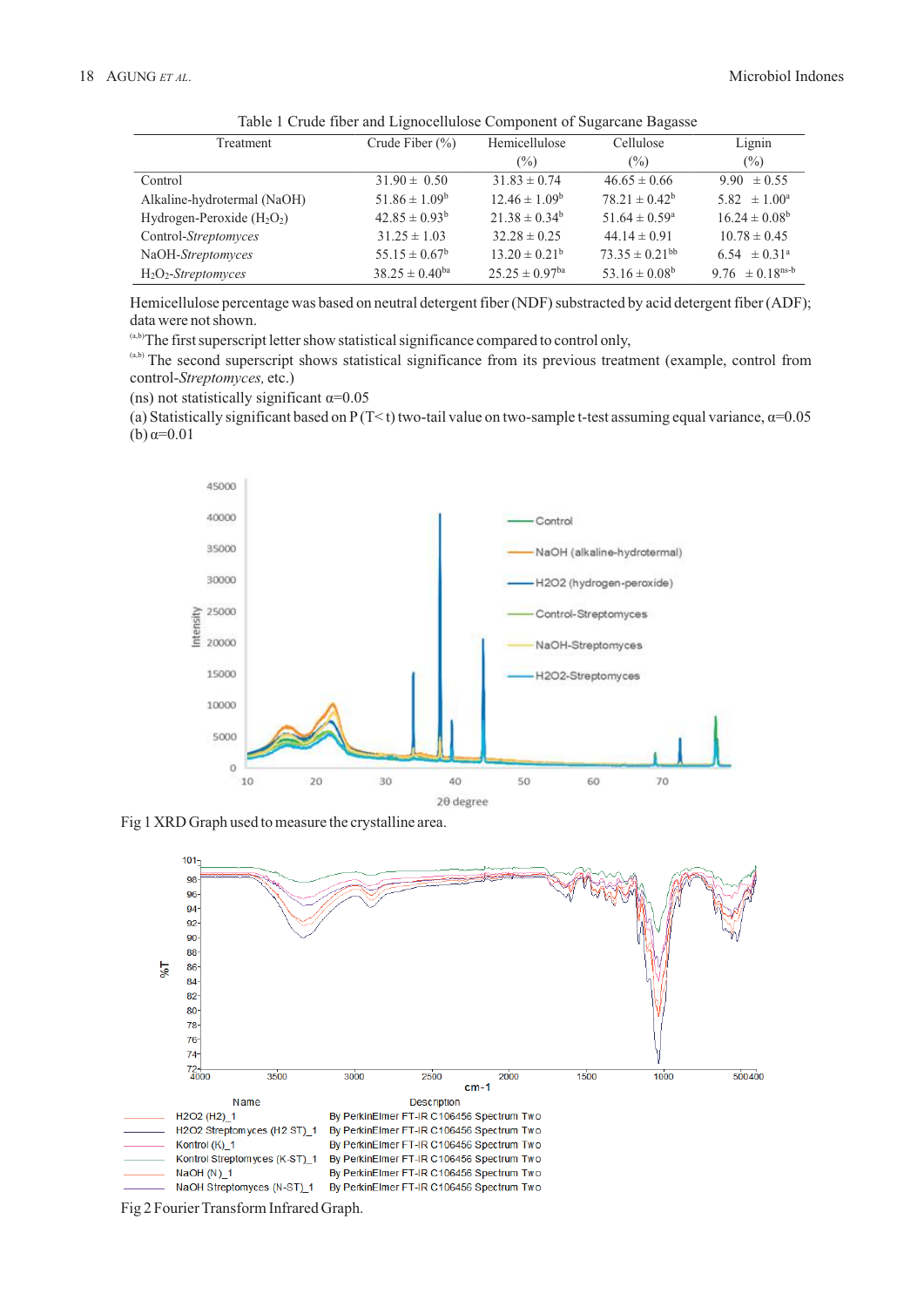| Treatment                    | Enzyme concentration | Reducing sugar                    | Total sugar                     | Polymerization                     |
|------------------------------|----------------------|-----------------------------------|---------------------------------|------------------------------------|
|                              | ratio                | $(mg \, ml^{-1})$                 | $(mg \, ml^{-1})$               | degree                             |
| Control                      | (1:2)                | $0.21 \pm 0.02$                   | $7.64 \pm 0.05$                 | $37.13 \pm 3.22$                   |
|                              | (1:3)                | $0.27 \pm 0.02^{\text{ns}}$       | $7.41 \pm 0.13$ <sup>ns</sup>   | $27.81 \pm 1.71$ <sup>ns</sup>     |
|                              | (1:4)                | $0.39 \pm 0.01b-a$                | $4.24 \pm 0.25^{\text{b-b}}$    | $10.98 \pm 0.98$ <sup>b-b</sup>    |
| Alkaline-hydrotermal         |                      |                                   |                                 |                                    |
| (NaOH)                       | (1:2)                | $0.19 \pm 0.01^{\text{ns}}$       | $4.57 \pm 0.07^{\rm b}$         | $24.17 \pm 1.44^a$                 |
|                              | (1:3)                | $0.23 \pm 0.03$ <sup>ns-ns</sup>  | $4.07 \pm 0.06^{b-a}$           | $17.95 \pm 2.33$ <sup>a-ns</sup>   |
|                              | (1:4)                | $0.26 \pm 0.02$ ns-ns-ns          | $3.52 \pm 0.06^{b-b-a}$         | $13.89 \pm 1.39$ <sup>a-a-ns</sup> |
| Hydrogen-Peroxide $(H_2O_2)$ |                      |                                   |                                 |                                    |
|                              | (1:2)                | $0.11 \pm 0.01^a$                 | $3.36 \pm 0.08^b$               | $30.91 \pm 2.55$ <sup>ns</sup>     |
|                              | (1:3)                | $0.26 \pm 0.02$ <sup>ns-a</sup>   | $2.89 \pm 0.15^{b-ns}$          | $11.36 \pm 0.52^{b-b}$             |
|                              | (1:4)                | $0.32 \pm 0.01$ <sup>a-b-ns</sup> | $2.67 \pm 0.04^{\text{b-b-ns}}$ | $8.34 \pm 0.32$ <sup>b-b-a</sup>   |

| 11kV Wolterwin, Salimburg Highway Britain<br><b>Sur</b> | D<br>WD 157 mm 68-40 300<br><b>Highle</b><br><b>B</b> 14500<br>10%% |
|---------------------------------------------------------|---------------------------------------------------------------------|
| 3345 W2160.wo Sul PC300 Highwa 00+100                   | сах молокине заглеже нуми Фатов.                                    |
| c                                                       | E<br>SBL, 1031. WORK NH. SM RCMD. Highla: @https:                   |

Table 2 Measurement of reducing sugar and total sugar using different enzyme concentrations (1:2, 1:3, 1:4) also polymerization degree of sugarcane bagasse after four days of enzymatic degradation

Fig 3 Scanning electron microscope (SEM) photograph. (A). Control (B). Alkaline-hydrothermal (C). Hydrogen peroxide (D). Control-Streptomyces (E). NaOH-Streptomyces (F). H<sub>2</sub>O<sub>2</sub>-Streptomyces. All photographs shown are at 1000x magnification.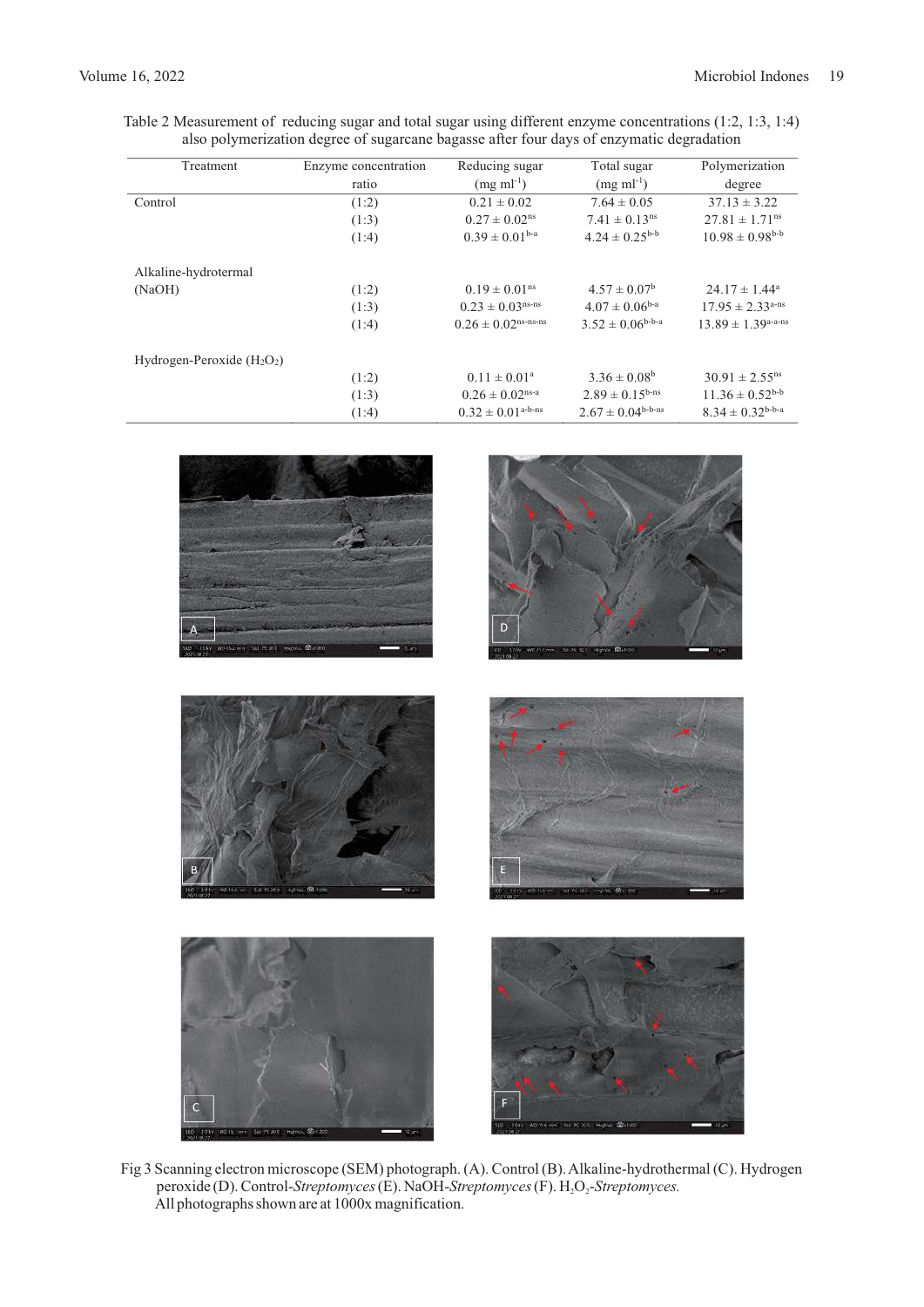research that use *Cupriavidus basilensis* to degrade acid pretreated rice straw.

Hydrogen bonds in cellulose were cut after both alkaline and peroxide pretreatment, indicated from lower peaks between  $3500-3000$  cm<sup>-1</sup>, compared to control. Increase on peak number  $3300 \text{ cm}^{-1}$  in control-*Streptomyces* and NaOH-Streptomyces, except peroxide-Streptomyces. Indicates bonds between cellulose were stronger in control-Streptomyces and NaOH-Streptomyces bagasse, despite the lower cellulose content than its previous treatment. Meanwhile cellulose bonds were weaker in peroxide-*Streptomyces* bagasse compared to peroxide bagasse. Raw bagasse contains ester, indicated from an available peak of  $1726 \text{ cm}^{-1}$  (Nandiyanto *et al.* 2019). All pretreatment weakens these ester bonds.

Raw sugarcane bagasse has higher S (syringyl) compared to (G) guaiacyl lignin, indicated from higher bands around  $1300 \text{ cm}^{-1}$  compared to around  $1200 \text{ cm}^{-1}$ (Watkins et al. 2015). Miyamoto et al. (2018) research also found that most lignin in sugarcane bagasse is syringil lignin. Alkaline pretreatment was only effective to reduce syringil lignin on peak  $1300 \text{ cm}^{-1}$ . Meanwhile wasn't effective in reducing guaiacyl lignin, indicated from unchanged  $1200 \text{ cm}^{-1}$  peak. Syringil lignin and guaiacyl bonds remained unchanged when alkaline bagasse was degraded by *Streptomyces* sp S2. Peroxide pretreatment weakens both lower peaks around  $1300-1200$  cm<sup>-1</sup>, indicating that peroxide treatment cut both syringil and guaiacyl lignin. Streptomyces degradation further weakens both syringil and guaiacyl lignin, indicated from lower 1300-1200 cm<sup> $1$ </sup>(Fig 2). This explains the drop in lignin content after peroxide bagasse degraded by *Streptomyces* sp S2, although the final lignin content was similar to control (Table 1).

Hemicellulose identifier bands are stacked with lignin and cellulose identifier bands, between 1200-  $800 \text{ cm}^3$  (Gogna and Goacher 2018). Raw bagasse has hemicellulose that was highly bonded to lignin, indicated from low bands around 1100-900. This result was similar to rice straw in Zulyadi *et al.* (2016) research. Alkaline and peroxide pretreatment was reduce hemicellulose content, correspond to weakened bands between  $1100-900$  cm<sup>-1</sup>. Alkaline bagasse hemicellulose content was't changed after *Streptomyces* degradation, indicated from an unchanged peak on 1160 cm<sup>-1</sup>. However, *Streptomyces* was weakening bonds on  $1160 \text{ cm}^1$  of peroxide pretreated bagasse. This indicates some of the hemicellulose bonds of peroxide bagasse were cut by

*Streptomyces* sp. or remains bonded to lignin, despite an increase in the percentage of hemicellulose (Table 1). Sugarcane bagasse hemicellulose contains βglycosidic bonds, indicated from a present band on 897  $cm<sup>-1</sup>$  (Rashid *et al.* 2020) A slight decrease of peak number  $832 \text{ cm}^3$  was only found in the peroxide-*Streptomyces* bagasse. This indicates *Streptomyces* sp. S2 can decrease p-hydroxyphenyl only after sugarcane is treated with hydrogen-peroxide (Portero- Barahona *et al.* 2019), (Fig 2).

Qi *et al.* research (2018) show similar folding in  $4\%$ alkaline (NaOH) pretreated wheat straw. *Streptomyces* sp. S2 was likely to reduce the lignin from the bagasse surface by creating holes and digging out the lignin. This was similar to Xu et al (2017) research that used *Cupriavidus basilensis*to degrade rice straw.

The amount of reducing sugar released from degraded sugarcane bagasse was consistent with the crystallinity index value (CrI, Fig 1). This was consistent with Li *et al.* (2016) findings, that higher crystallinity index before saccharification process will increase hexoses sugar that released. The amount of sugar released somehow seems not related to the increase in cellulose percentage after alkaline or peroxide pretreatment (Table 1). Another factor that might affect in decreased hydrolysis efficiency of alkaline pretreated bagasse was higher temperature used  $(121^{\circ}$ C) in alkaline pretreatment than peroxide  $(60^{\circ}$ C), despite shorter time (30 minutes of alkaline vs 90 minutes of peroxide pretreatment). Higher temperature used in alkaline pretreatment makes oligomers such as cellobiose was decomposed faster than glucose yield rate (Mohan *et al.* 2015). Alkaline pretreatment alone produce higher amount of acetic acid, compared to alkaline-peroxide pretreatment. Higher acetic acid inhibits reducing sugar production (Li *et al.* 2016). These result suggest hydrogenperoxide pretreatment using lower temperature within optimum time can be applicable in fermentation process within pilot plant or industrial settings, since produce higher reducing sugar amount.

In conclusion, hydrogen-peroxide pretreated bagasse was the best substrate to degraded by *Streptomyces* sp S2. Hydrogen-peroxide can weaken both syringil and guaiacyl lignin in bagasse. Which causes lower lignin content when peroxide bagasse is further degraded by Streptomyces sp S2. Streptomyces sp also increase cellulose and hemicellulose content of peroxide bagasse. These factors affect hydrogenperoxide bagasse to have the lowest polymerization degree and most effectively hydrolyzed when treated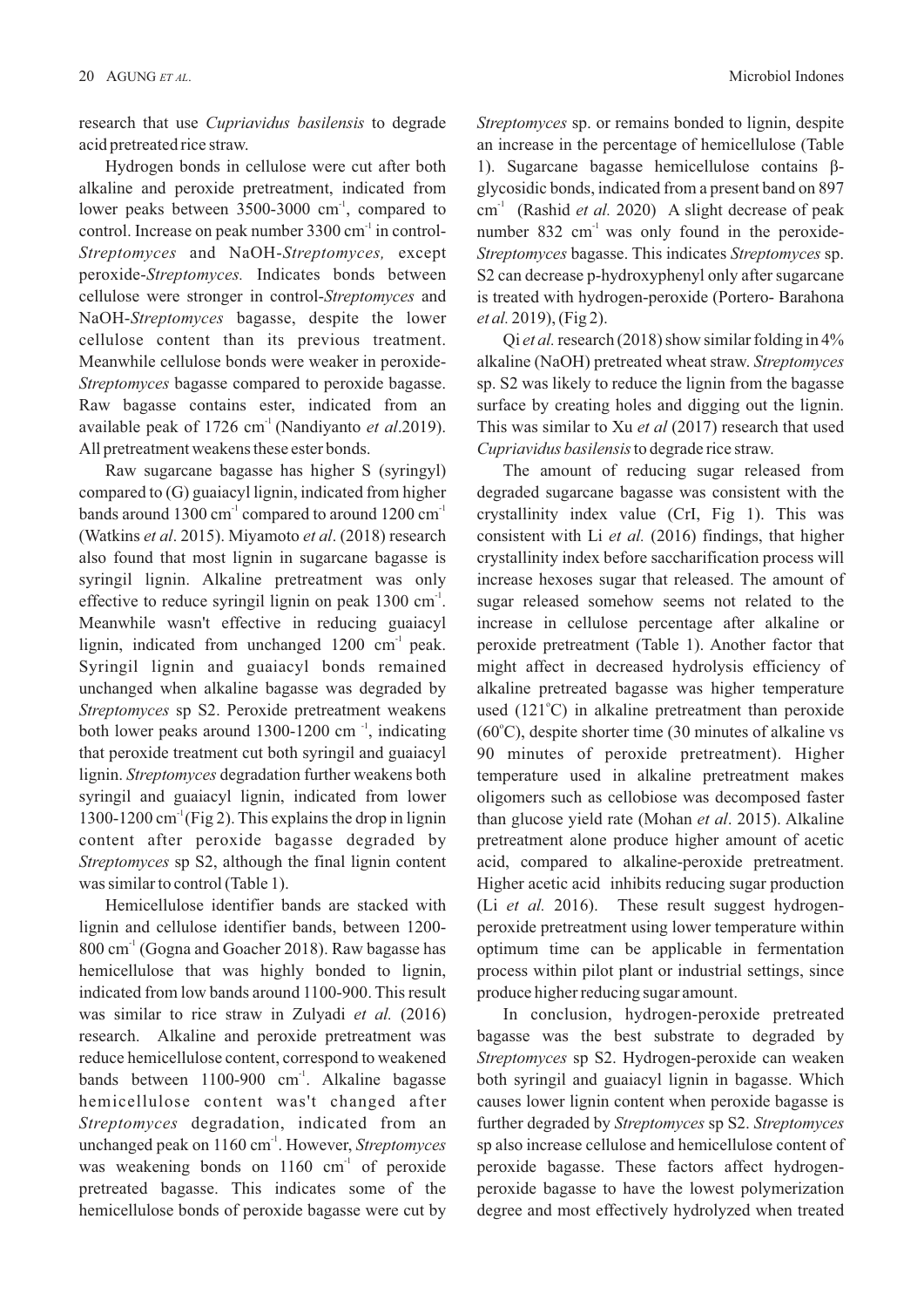with *Streptomyces* sp S2.

### **COMPETING INTEREST**

The authors declare that they have no competing interest.

## **REFERENCES**

- AOAC. 1998. Official Methods of Analysis, 16th Edition, 4th revision. Gaithersburg:AOAC International.
- Azeredo HMC, Kontou-Vrettou Charis, Moates GK, Wellner N, Cross K, Pereira PHF, Waldron KW. 2015. Wheat straw hemicellulose films as affected by citric acid. Food Hydrocoll. (50): 1-6.
- Baruah J, Nath BK, Sharma R, Kumar S, Deka RC, Baruah DC, Kalita E (2018) Recent Trends in the Pretreatment of Lignocellulosic Materials for Value-Added Products. Front Energy Res. 6 (141): 1-19.
- Book AJ, Lewin GR, McDonald BR, Takasuka TE, Wendt-Pienkowski E, Doering DT, Suh S, Raffa KF, Fox BG, Currie CR. 2016. Evolution of High Cellulolytic Activity in Symbiotic Streptomyces through Selection of Expanded Gene Content and Coordinated Gene Expression. PLOS Biology: 1-21.
- Chater K. 2016. Recent advances in understanding *Streptomyces*: Review. F1000 Research 5 (2795): 1 - 16.
- Chen M-J, Jin F, Shi Q-S. 2016. Thermal Stability of Sugarcane Bagasse Derivatives bearing Carboxyl Groups Synthetized in Ionic Liquid. Bioresources 11 (3): 6254-6266.
- Dubois M, Gilles KA, Hamilton JK, Rebers PA, Smith F. 1956. Colorimetri method for determination of sugar and related subtance.Anal Chem. 28: 360-356.
- Fan M, Zhang S, Ye G, Zhang H, Xie J. 2018. Integrating sugarcane molasses into sequential cellulosic biofuel production based on SSF process of high solid loading. Biotechnol. Biofuels 11(329): 1-9.
- Gogna M & Goacher RE. 2018. Comparison of Three Fourier Transform Infrared Spectroscopy Sampling Techniques for Distinction between Lignocellulose Samples. BioResources 13 (1): 846 - 860.
- Kementerian Pertanian Indonesia. 2018. Statistik Pertanian. Jakarta: Pusat Data dan Sistem Pertanian Indonesia.
- Lee HV, Hamid SBA, Zain SK. 2014. Conversion of Lignocellulosic Biomass to Nanocellulose: Structure and Chemical Process (Review). Sci World J. 1-20.
- Lemoes JS, Lemons e Silva CF, Avila SPF, Montero CRS, Anjos e Silva D, Samios D, Peralba MCR. 2018. Chemical pretreatment of Arundo donax L for second generation ethanol production. Electron. J Biotechnol.

31 (2018) : 67-74.

- Li M, Wang J, Yang Y, Xie G. 2016. Alkali-based pretreatments distinctively extract lignin and pectin for enhancing biomass saccharification by altering cellulose features in sugar-rich Jerusalem artichoke stem. Bioresour Technol. 31-41.
- Ma C, Lo PK, Xu J, Li M, Jiang Z, Li G, Zhu Q, Li X, Leong SY, Li Q. 2020. Molecular mechanisms underlying lignocellulose degradation and antibiotic resistance genes removal revealed via metagenomics analysis during different agricultural wastes composting. Bioresour Technol. 314 (123731): 1-10.
- Machado AS, Ferraz A. 2017. Biological pretreatment of sugarcane bagasse with basidiomycetes producing varied patterns of biodegradation. Bioresour Technol. 225 (2017): 17–22.
- Maryana R, Ma'rifatun D, Wheni IA, Satriyo KW, Rizal WA. 2014. Alkaline Pretreatment on Sugarcane Bagasse for Bioethanol Production. Conference and Exhibition Indonesia Renewable Energy & Energy Conservation [Indonesia EBTKE CONEX 2013]. Elsevier, Energy Procedia 47 (2014): 250-254.
- Miyamoto T, Yamamura M, Tobimatsu Y, Suzuki S, Kojima M, Takabe K, Terajima Y, Mihashi A, Kobayashi Y, Umezawa T. 2018. A comparative study of the biomass properties of **Erianthus** and sugarcane: lignocellulose structure, alkaline delignification rate, and enzymatic saccharification efficiency. Biosci Biotechnol Biochem. 82(7): 1143–1152.
- Mohan M, Banerjee T, Goud VV. 2015. Hydrolysis of bamboo biomass by subcritical water treatment. Bioresour Technol. 244-252.
- Nandiyanto ABD, Oktiani R, Ragadhita R. 2019. How to Read and Interpret FTIR Spectroscope of Organic Material. Indones. J Sci Technol. 4 (1): 97-118.
- Pin TC, Nakasu PYS, Mattedi S, Rabelo SC, Costa AC. 2019. Screening of protic ionic liquid for sugarcane bagasse. Fuel. 23(2019): 1506-1514.
- Portero-Barahona P, Carvajal-Barija EJ, Martin-Gil J, Martin-Ramos P. 2019. Sugarcane Bagasse Hydrolysis Enhancement by Microwave-Assisted Sulfolane Pretreatment. Energies. 12 (1703): 1-15.
- Qi Z, Tiantian Z, Yibin W, Xiaohua C, Songqing W, Meili Z, Haoyuan W, Ming X, Baodong Z, Jingui Z, Xiong G. 2018. Pretreatment of wheat straw leads to structural changes and improved enzymatic hydrolysis. Sci Rep. 8 (1321): 1-9.
- Rashid R, Ejaz U, Ali FI, Hashmi IA, Bari A, Jing L, Li W, Pengcheng F, Sohail M. 2020. Combined Pretreatment of Sugarcane bagasse using alkali and ionic liquid to increase hemicellulose content and xylanase production. BMC Biotechnology 20 (64): 1-15.
- Riyadi FA, Tahir AA, Yusof N, Sabri NSA, Noor MJMM,